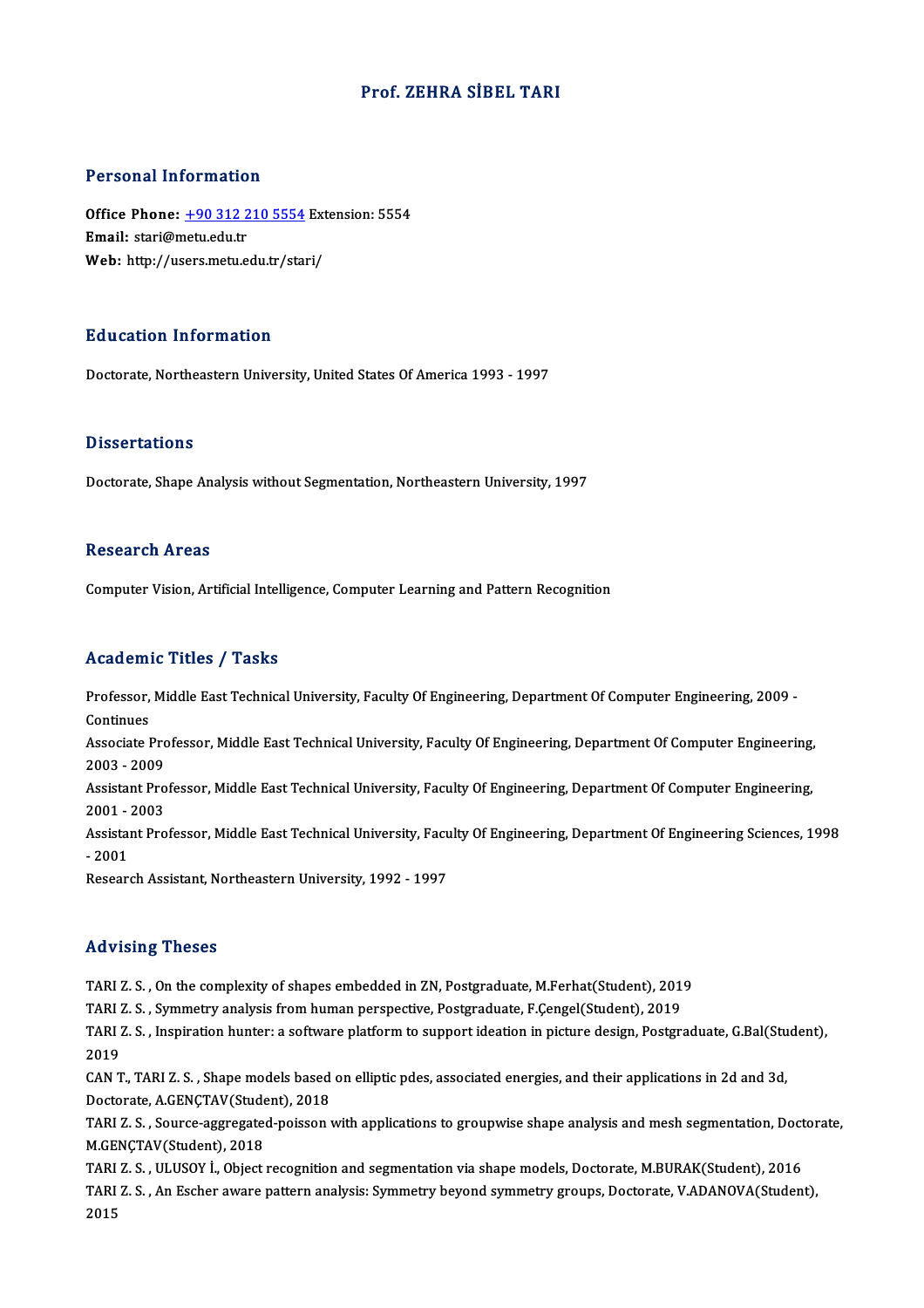TARI Z. S., Global skeleton, Postgraduate, M.GENÇTAV(Student), 2011

TARI Z. S., Smoothing and differentiation of dynamic data, Postgraduate, F.TİTREK(Student), 2010

TARI Z. S. , Global skeleton, Postgraduate, M.GENÇTAV(Student), 2011<br>TARI Z. S. , Smoothing and differentiation of dynamic data, Postgraduate, F.TİTREK(Stı<br>TARI Z. S. , Part embedding for shape grammars, Doctorate, H.YALIM

TARI Z. S., TÖNÜK E., Verification and Matlab Implementation of the Inverse Dynamic Model of METU Gait Analysis TARI Z. S. , Part embedding for shape grammar<br>TARI Z. S. , TÖNÜK E., Verification and Matlab II<br>System, Postgraduate, K.Savaş(Student), 2008<br>TARI Z. S., Gategory knowledge, skeleten base TARI Z. S. , TÖNÜK E., Verification and Matlab Implementation of the Inverse Dynamic Model of METU Gait Analysis<br>System, Postgraduate, K.Savaş(Student), 2008<br>TARI Z. S. , Category knowledge, skeleton-based shape matching a

System, Postgraduate, K.Savaş (Student), 2008<br>TARI Z. S. , Category knowledge, skeleton-base<br>2008 TARI Z. S. , Category knowledge, skeleton-based shape matching and shape classification, Doctorate, İ.AYKUT(Student),<br>2008<br>TARI Z. S. , Simultaneous bottom-up/top-down processing in early and mid level vision, Doctorate, M

TARI Z. S., Simultaneous bottom-up/top-down processing in early and mid level vision, Doctorate, M.ERKUT(Student),<br>2008 TARI Z. S. , Simultaneous bottom-up/top-down processing in early and mid level vision, Doctorate, M.ERKU<br>2008<br>TARI Z. S. , Human motion analysis via axis based representations, Postgraduate, S.ERDEM(Student), 2007<br>TARI Z. 2008<br>TARI Z. S. , Human motion analysis via axis based representations, Postgraduate, S.ERDEM(Student), 2007<br>TARI Z. S. , Edge preserving smoothing with directional consistency, Postgraduate, A.SANCAR(Student), 2007<br>TARI Z

TARI Z. S. , Human motion analysis via axis based representations, Postgraduate, S.ERDEM(Student)<br>TARI Z. S. , Edge preserving smoothing with directional consistency, Postgraduate, A.SANCAR(S<br>TARI Z. S. , Context sensitive

TARI Z. S. , Edge preserving smoothing with directional consistency, Postgraduate, A.SANCAR(Student), 2006<br>TARI Z. S. , Context sensitive matching of two shapes, Postgraduate, E.BAŞESKİ(Student), 2006<br>TARI Z. S. , Disconne TARI Z. S. , Context sensitive matching of two shapes, Postgraduate, E.BAŞESKİ(Student), 2006<br>TARI Z. S. , Disconnected skeletons for shape recognition, Postgraduate, Ç.ASLAN(Student), 2005<br>TARI Z. S. , Cognitive aspects o

# 1ART 2. S. , Cogniuve aspects of image zooming, Postgraduate, G.ONCOL(Student), 2002<br>Articles Published in Journals That Entered SCI, SSCI and AHCI Indexes

- rticles Published in Journals That Entered SCI, SSCI and A.<br>I. SHREC'21: Quantifying shape complexity[Formula presented] I. SHREC'21: Quantifying shape complexity[Formula presented]<br>ARSLAN M. F., Haridis A., Rosin P. L., TARI Z. S., Brassey C., Gardiner J. D., Genctav A., Genctav M. Computers and Graphics (Pergamon), vol.102, pp.144-153, 2022 (Journal Indexed in SCI Expanded) II. An experimental evaluation of visual similarity for HDR images Aydinlilar M., AKYÜZ A.O., TARI Z.S. MULTIMEDIATOOLSANDAPPLICATIONS,vol.80,no.21-23,pp.32449-32472,2021 (Journal Indexed inSCI) Aydinlilar M., AKYÜZ A. O. , TARI Z. S.<br>MULTIMEDIA TOOLS AND APPLICATIONS, vol.80, no.21-23, pp.32449-3247<br>III. Complexity of Shapes Embedded in Z with a Bias towards Squares<br>ABSLAN M. E. Tori S. MULTIMEDIA TOOLS<br>**Complexity of Shap**<br>ARSLAN M. F. , Tari S.<br><sup>IEEE</sup> Transactions on Complexity of Shapes Embedded in Z with a Bias towards Squares<br>ARSLAN M. F. , Tari S.<br>IEEE Transactions on Image Processing, vol.29, pp.8870-8879, 2020 (Journal Indexed in SCI Expanded)<br>Analysis of Planar Ornament Batterns ARSLAN M. F. , Tari S.<br>IEEE Transactions on Image Processing, vol.29, pp.8870-8879, 2020 (Journal Indexed in SCI Expanded)<br>IV. Analysis of Planar Ornament Patterns via Motif Asymmetry Assumption and Local Connections<br>A **IEEE Transactions on<br>Analysis of Planar (**<br>Adanova V., TARI Z. S.<br>JOUPNAL OF MATUEN Analysis of Planar Ornament Patterns via Motif Asymmetry Assumption and Local Connections<br>Adanova V., TARI Z. S.<br>JOURNAL OF MATHEMATICAL IMAGING AND VISION, vol.61, no.3, pp.269-291, 2019 (Journal Indexed in SCI)<br>Disaronon Adanova V., TARI Z. S.<br>JOURNAL OF MATHEMATICAL IMAGING AND VISION, vol.61, no.3, pp.269-291, 2019<br>V. Discrepancy: Local/Global Shape Characterization with a Roundness Bias<br>Constay A. TABLZ S. JOURNAL OF MATHE<br>Discrepancy: Local<br>Genctav A., TARI Z. S.<br>Journal of Mathomati Discrepancy: Local/Global Shape Characterization with a Roundness Bias<br>Genctav A., TARI Z. S.<br>Journal of Mathematical Imaging and Vision, vol.61, no.1, pp.160-171, 2019 (Journal Indexed in SCI Expanded)<br>A probabilistic apo Genctav A., TARI Z. S.<br>Journal of Mathematical Imaging and Vision, vol.61, no.1, pp.16<br>VI. A probabilistic sparse skeleton based object detection Journal of Mathematical Imagi<br>A probabilistic sparse skel<br>Altinoklu B., ULUSOY İ., Tari S.<br>Pettern Pessenition Letters v
- A probabilistic sparse skeleton based object detection<br>Altinoklu B., ULUSOY İ., Tari S.<br>Pattern Recognition Letters, vol.83, pp.243-250, 2016 (Journal Indexed in SCI Expanded)<br>Napl osal via Losal Nopl inear via Lineary A N Altinoklu B., ULUSOY İ., Tari S.<br>Pattern Recognition Letters, vol.83, pp.243-250, 2016 (Journal Indexed in SCI Expanded)<br>VII. NonLocal via Local-NonLinear via Linear: A New Part-coding Distance Field via Screened Poiss
- Pattern Re<br>NonLocal<br>Equation<br>Constav M NonLocal via Local-NonLinea<br>Equation<br>Genctav M., Genctav A., TARI Z. S.<br>JOUPNAL OF MATHEMATICAL IV Equation<br>Genctav M., Genctav A., TARI Z. S.<br>JOURNAL OF MATHEMATICAL IMAGING AND VISION, vol.55, no.2, pp.242-252, 2016 (Journal Indexed in SCI)

Genctav M., Genctav A., TARI Z. S.<br>JOURNAL OF MATHEMATICAL IMAGING AND VISION, vol.55, no.2, pp.<br>VIII. Guest Editorial: Shape Analysis Beyond the Eikonal Equation<br>TABLZ S. Vess L. Bengarajan A. **JOURNAL OF MATHEMATICAL IM<br>Guest Editorial: Shape Analys<br>TARI Z. S. , Vese L., Rangarajan A.<br>JOURNAL OF MATHEMATICAL IM** TARI Z. S. , Vese L., Rangarajan A.<br>JOURNAL OF MATHEMATICAL IMAGING AND VISION, vol.55, no.2, pp.151-152, 2016 (Journal Indexed in SCI) TARI Z. S. , Vese L., Rangarajan A.<br>JOURNAL OF MATHEMATICAL IMAGING AND VISION, vol.55, no.2, pp.151-152, 2016 (Jou<br>IX. Beyond symmetry groups: A grouping study on Escher's Euclidean ornaments

## **JOURNAL OF MATH**<br>Beyond symmetr<br>Adanova V., Tari S.<br>Craphical Models Beyond symmetry groups: A grouping study on Escher's Euclidean<br>Adanova V., Tari S.<br>Graphical Models, vol.83, pp.15-27, 2016 (Journal Indexed in SCI Expanded)<br>Landmarks inside the shape: Shape matshing using image descripte

Adanova V., Tari S.<br>Graphical Models, vol.83, pp.15-27, 2016 (Journal Indexed in SCI Expanded)<br>X. Landmarks inside the shape: Shape matching using image descriptors<br>Culor B. A. TABLZ S. ÜNAL C Graphical Models, vol.83, pp.15<br>Landmarks inside the shape<br>Guler R. A. , TARI Z. S. , ÜNAL G.<br>RATTEPN PECOCNITION .vol.49 Landmarks inside the shape: Shape matching using image descrip<br>Guler R. A. , TARI Z. S. , ÜNAL G.<br>PATTERN RECOGNITION, vol.49, pp.79-88, 2016 (Journal Indexed in SCI)<br>The Bole of Diffusion in Figure Hunt Comes. Guler R. A., TARI Z. S., ÜNAL G.<br>PATTERN RECOGNITION, vol.49, pp.79-88, 2016 (J<br>XI. The Role of Diffusion in Figure Hunt Games

PATTERN RECOGNITION, vol.49,<br><mark>The Role of Diffusion in Figu</mark><br>Diebold J., TARI Z. S. , Cremers D.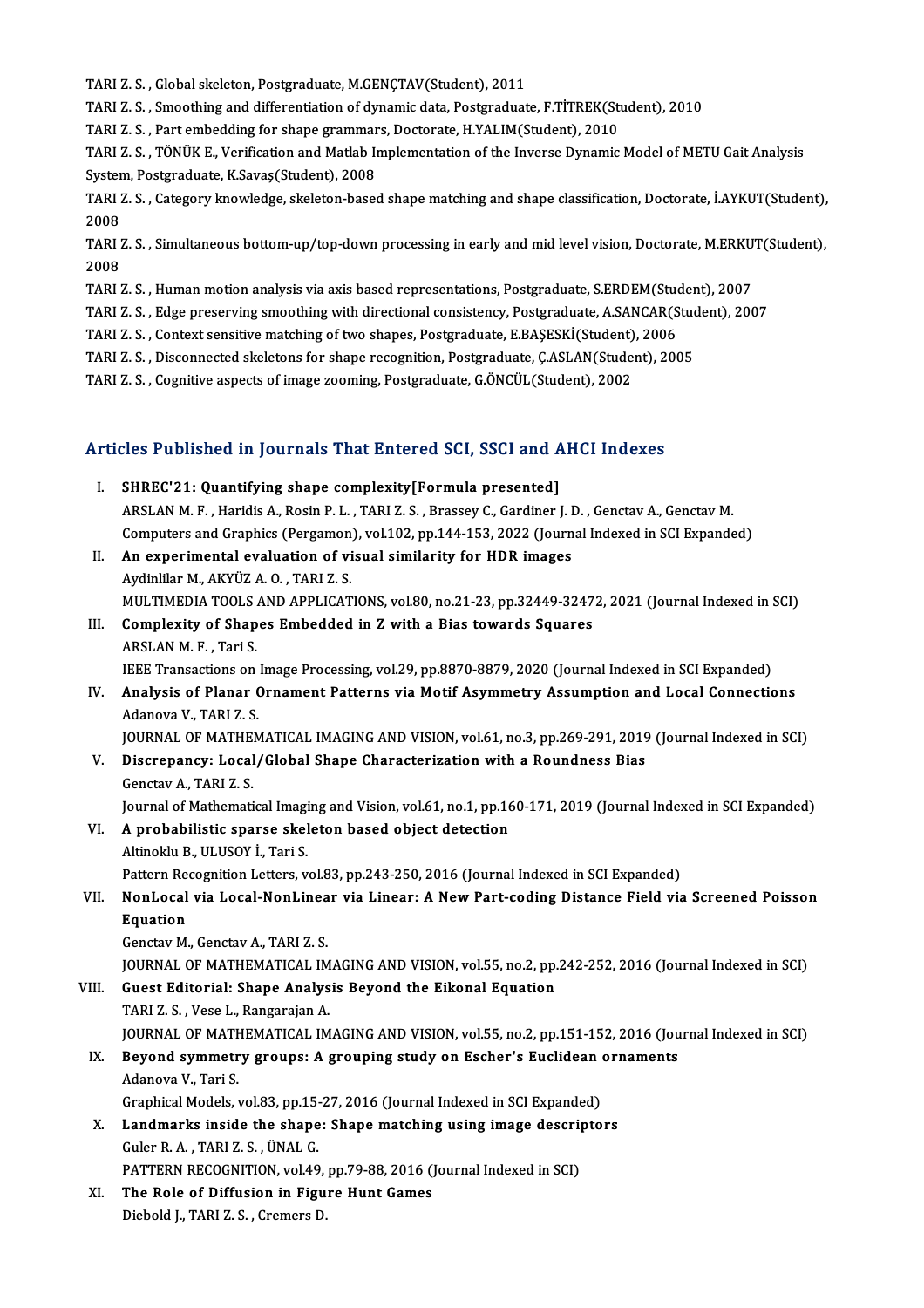JOURNAL OF MATHEMATICAL IMAGING AND VISION, vol.52, no.1, pp.108-123, 2015 (Journal Indexed in SCI)<br>A rebust method for seals independent detection of surveyiure based eniticalities and intersection

|        | JOURNAL OF MATHEMATICAL IMAGING AND VISION, vol.52, no.1, pp.108-123, 2015 (Journal Indexed in SCI)      |
|--------|----------------------------------------------------------------------------------------------------------|
| XII.   | A robust method for scale independent detection of curvature-based criticalities and intersections in    |
|        | line drawings                                                                                            |
|        | Keles H.Y., TARI Z.S.                                                                                    |
|        | PATTERN RECOGNITION, vol.48, no.1, pp.140-155, 2015 (Journal Indexed in SCI)                             |
| XIII.  | From a Non-Local Ambrosio-Tortorelli Phase Field to a Randomized Part Hierarchy Tree                     |
|        | TARI Z. S., Genctav M.                                                                                   |
|        | JOURNAL OF MATHEMATICAL IMAGING AND VISION, vol.49, no.1, pp.69-86, 2014 (Journal Indexed in SCI)        |
| XIV.   | Screened Poisson Hyperfields for Shape Coding                                                            |
|        | Guler R. A., TARI Z. S., ÜNAL G.                                                                         |
|        | SIAM JOURNAL ON IMAGING SCIENCES, vol.7, no.4, pp.2558-2590, 2014 (Journal Indexed in SCI)               |
| XV.    | Weighted shapes for embedding perceived wholes                                                           |
|        | Keles H.Y., Özkar Kabakçıoğlu M., TARI Z.S.                                                              |
|        | ENVIRONMENT AND PLANNING B-PLANNING & DESIGN, vol.39, no.2, pp.360-375, 2012 (Journal Indexed in SSCI)   |
| XVI.   | A similarity-based approach for shape classification using Asian skeletons                               |
|        | Erdem A., Tari S.                                                                                        |
|        | PATTERN RECOGNITION LETTERS, vol.31, no.13, pp.2024-2032, 2010 (Journal Indexed in SCI)                  |
| XVII.  | Embedding shapes without predefined parts                                                                |
|        | Keles H.Y., Ozkar M., TARI Z.S.                                                                          |
|        | ENVIRONMENT AND PLANNING B-PLANNING & DESIGN, vol.37, no.4, pp.664-681, 2010 (Journal Indexed in SSCI)   |
| XVIII. | Dissimilarity between two skeletal trees in a context                                                    |
|        | Baseski E., Erdem A., TARI Z. S.                                                                         |
|        | PATTERN RECOGNITION, vol.42, no.3, pp.370-385, 2009 (Journal Indexed in SCI)                             |
| XIX.   | Mumford-Shah Regularizer with Contextual Feedback                                                        |
|        | Erdem E., TARI Z. S.                                                                                     |
|        | JOURNAL OF MATHEMATICAL IMAGING AND VISION, vol.33, no.1, pp.67-84, 2009 (Journal Indexed in SCI)        |
| XX.    | Disconnected Skeleton: Shape at Its Absolute Scale                                                       |
|        | Aslan C., Erdem A., Erdem E., Tari S.                                                                    |
|        | IEEE TRANSACTIONS ON PATTERN ANALYSIS AND MACHINE INTELLIGENCE, vol.30, no.12, pp.2188-2203, 2008        |
|        | (Journal Indexed in SCI)                                                                                 |
| XXI.   | Nested local symmetry set                                                                                |
|        | Tari S, Shah J                                                                                           |
|        | COMPUTER VISION AND IMAGE UNDERSTANDING, vol.79, no.2, pp.267-280, 2000 (Journal Indexed in SCI)         |
| XXII.  | An integrated approach to computational vision - The edge strength function and the nested<br>symmetries |
|        | Tari S.                                                                                                  |
|        | ADVANCES IN IMAGING AND ELECTRON PHYSICS, VOL 111, vol.111, pp.327-366, 1999 (Journal Indexed in SCI)    |
| XXIII. | Extraction of shape skeletons from grayscale images                                                      |
|        | Tari Z. S., Shah J., Pien H.                                                                             |
|        | COMPUTER VISION AND IMAGE UNDERSTANDING, vol.66, no.2, pp.133-146, 1997 (Journal Indexed in SCI)         |
| XXIV   | SIMULATION CONCEPTS FOR INFORMATION-SYSTEM                                                               |
|        | MOURANT R., TARI S.                                                                                      |
|        | COMPUTERS & INDUSTRIAL ENGINEERING, vol.25, pp.541-544, 1993 (Journal Indexed in SCI)                    |
|        |                                                                                                          |

## Articles Published in Other Journals

rticles Published in Other Journals<br>I. A Non-Structural Representation Scheme for Articulated Shapes A Non-Structural R<br>Genctav A., TARI Z. S.<br>JOUPMAL OF MACIN A Non-Structural Representation Scheme for Articulated Sh<br>Genctav A., TARI Z. S.<br>JOURNAL OF IMAGING, vol.4, no.10, 2018 (Journal Indexed in ESCI)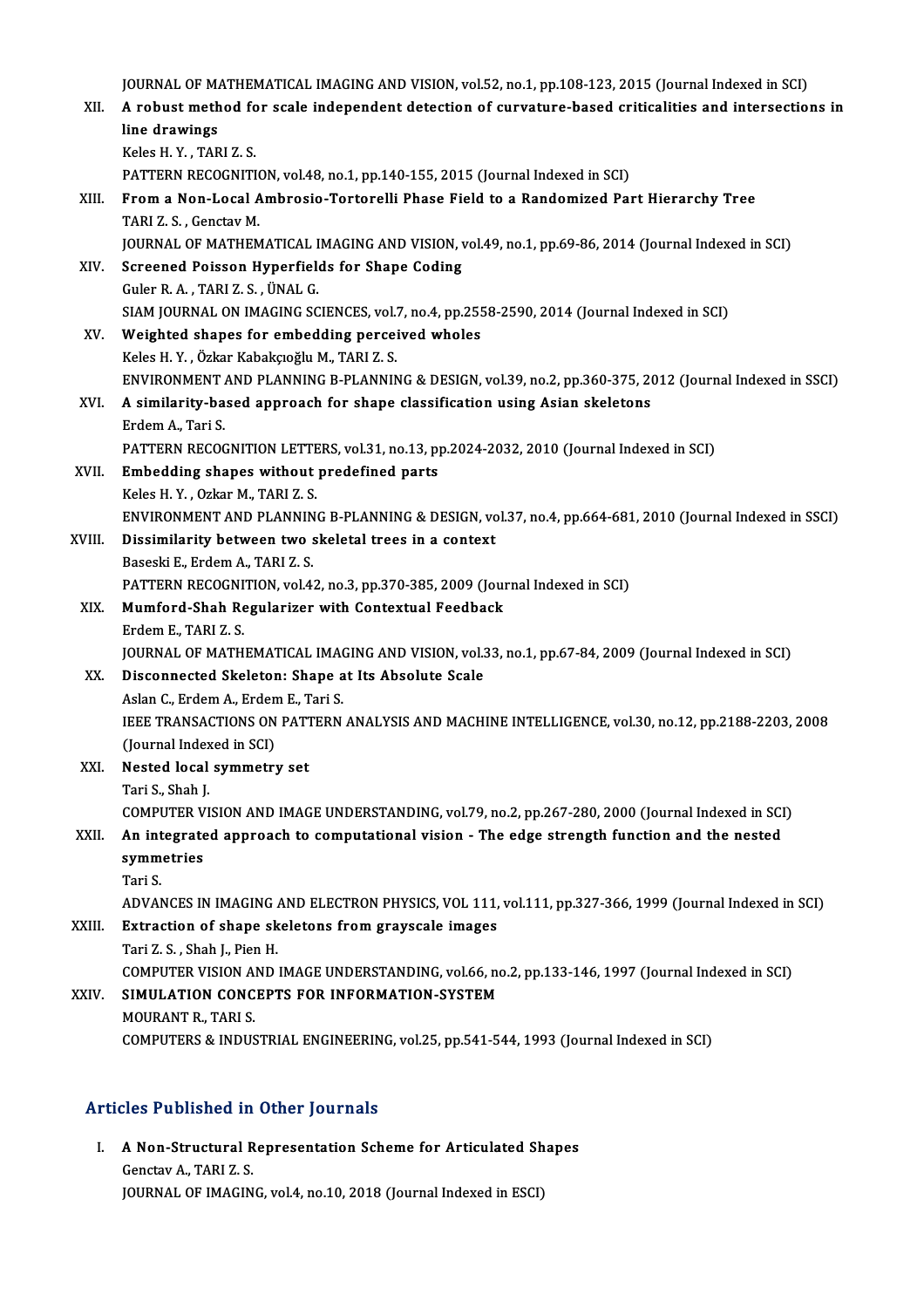# Books&Book Chapters

| <b>Books &amp; Book Chapters</b> |                                                                                                                                                                                                                   |  |
|----------------------------------|-------------------------------------------------------------------------------------------------------------------------------------------------------------------------------------------------------------------|--|
| L.                               | A Data Driven Modeling of Ornaments<br>ADANOVA V, TARI Z S                                                                                                                                                        |  |
| П.                               | in: Research in Data Science, Ellen Gasparovic, Carlotta Domeniconi, Editor, Springer, pp.283-297, 2019<br>A Non-local Measure for Mesh Saliency via Feature Space Reduction<br>TARI Z S , GENCTAV A , GENCTAV M. |  |
| III.                             | in: Research in Data Science, Ellen Gasparovic, Carlotta Domeniconi, Editor, Springer, pp.167-175, 2019<br>Multi-parameter Mumford-Shah Segmentation                                                              |  |
|                                  | <b>GENCTAV M., TARI Z. S.</b>                                                                                                                                                                                     |  |
|                                  | in: Research in Shape Analysis, WISH2, Genctav, A., Leonard, K., Tari, S., Hubert, E., Morin, G., El-Zehiry, N.,<br>Chambers, E. (Eds.), Editor, SPRINGER, CHAM, pp.133-142, 2018                                 |  |
| IV.                              | Adaptive Deflation Stopped by Barrier Structure for Equating Shape Topologies Under Topological<br><b>Noise</b>                                                                                                   |  |
|                                  | <b>GENCTAV A., TARI Z. S.</b><br>in: Research in Shape Analysis, WISH2, Genctav, A., Leonard, K., Tari, S., Hubert, E., Morin, G., El-Zehiry, N.,                                                                 |  |
| V.                               | Chambers, E. (Eds.), Editor, SPRINGER, CHAM, pp.95-111, 2018<br>Shape Patterns in Digital Fabrication: A Survey on Negative Poisson's Ratio Metamaterials<br>YILMAZ B., ADANOVA V., ACAR R., TARI Z. S.           |  |
|                                  | in: Research in Shape Analysis, WISH2, Genctav, A., Leonard, K., Tari, S., Hubert, E., Morin, G., El-Zehiry, N.,<br>Chambers, E. (Eds.), Editor, SPRINGER, CHAM, pp.161-172, 2018                                 |  |
| VI.                              | Ornament Analysis with the Help of Screened Poisson Shape Fields<br>TARIZ <sub>S</sub>                                                                                                                            |  |
|                                  | in: Perspectives in Shape Analysis, Michael Breuß Alfred Bruckstein Petros Maragos Stefanie Wuhrer, Editor,<br>SPRINGER, pp 3-13, 2016                                                                            |  |
| VII.                             | Automatic Prior Shape Selection for Image Segmentation<br>GUO W., QIN J., TARI Z. S.                                                                                                                              |  |
|                                  | in: RESEARCH IN SHAPE MODELING, K. LEONARD, S. TARI, Editor, SPRINGER, pp.1-8, 2015                                                                                                                               |  |
| VIII.                            | Part-Aware Distance Fields for Easy Inbetweening in Arbitrary dimensions<br>TARI Z.S.                                                                                                                             |  |
| IX.                              | in: RESEARCH İN SHAPE MODELING, K. Leonard, S. Tari, Editor, SPRINGER, pp.27-39, 2015<br>Revisiting Skeletons from Natural Images                                                                                 |  |
|                                  | ERDEM M E, TARIZ S<br>in: RESEARCH İN SHAPE MODELING, K. Leonard, S. Tari, Editor, SPRINGER, pp.101-112, 2015                                                                                                     |  |
| X.                               | Fluctuating distance fields, parts, three-partite skeletons                                                                                                                                                       |  |
|                                  | TARIZ <sub>S</sub><br>in: Innovations in Shape Analysis, BREUSS M, BRUCKSTEIN A, MARAGOS P, Editor, Springer Berlin Heidelberg,<br>pp 439-466, 2013                                                               |  |
| XI.                              | Minimally Stochastic Schemes for Singular DiffusionEquations<br>BURGETH B., WEICKERT J., TARI Z. S.                                                                                                               |  |
|                                  | in: IMAGE PROCESSING BASED ON PARTIAL DIFFERENTIAL EQUATIONS, TAI XC, LI KA, CHAN T, OSHER S, Editor,<br>SPRINGER, pp.325-342, 2007                                                                               |  |
|                                  |                                                                                                                                                                                                                   |  |

# SPRINGER, pp.325-342, 2007<br>Refereed Congress / Symposium Publications in Proceedings

- efereed Congress / Symposium Pu<br>I. Local Culprits of Shape Complexity I. Local Culprits of Shape Complexity<br>ARSLAN M. F., TARI Z. S. Local Culprits of Shape Complexity<br>ARSLAN M. F. , TARI Z. S.<br>8th International Conference on Scale Space and Variational Methods in Computer Vision, SSVM 2021, Virtual,<br>Opline, 16 , 20 May 2021, pp.91, 99. ARSLAN M. F. , TARI Z. S.<br>8th International Conference on Sca<br>Online, 16 - 20 May 2021, pp.91-99<br>Veri Analizi Arasları Kullanarak Online, 16 - 20 May 2021, pp.91-99<br>II. Veri Analizi Araçları Kullanarak Eklemli Şekilleri Şekil Bileşenlerini Bulmadan Temsil Etme
-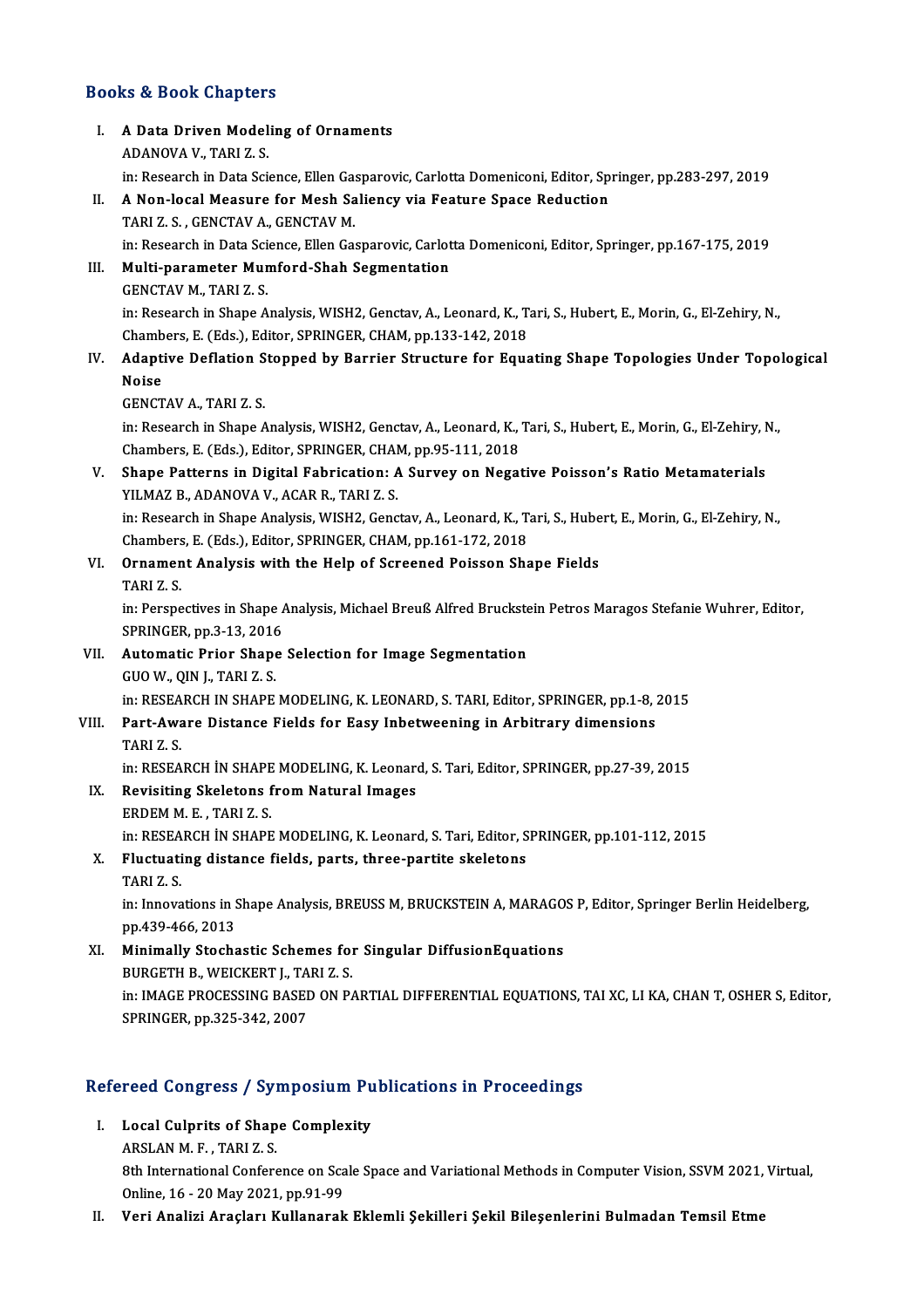GENCTAV A., TARI Z. S. VI. International GAP Engineering Congress, 8 - 10 November 2018 III. Photoshop plug-ins supporting visual design BAL BOZKURT G., TARI Z. S. 26th Signal Processing and Communications Applications Conference, 2 - 05 May 2018 BAL BOZKURT G., TARI Z. S.<br>26th Signal Processing and Communications Applications Conference, 2 - 05 Ma<br>IV. A Product Shape Congruity Measure via Entropy in Shape Scale Space<br>CENCTAV A TARLZ S GENÇTAV A., TARI Z. S.<br>EUSIPCO Workhops, Greece, 28 August - 02 September 2017 A Product Shape Congruity Measure via Entropy in Sh<br>GENÇTAV A., TARI Z. S.<br>EUSIPCO Workhops, Greece, 28 August - 02 September 2017<br>Stress Distribution Based Bartitioning of Helmets for 3 GENÇTAV A., TARI Z. S.<br>EUSIPCO Workhops, Greece, 28 August - 02 September 2017<br>V. Stress Distribution Based Partitioning of Helmets for 3 D Printing<br>PASARA C. TARLI, TARLZ S. EUSIPCO Workhops, Greece, 2<br>Stress Distribution Based<br>BAŞARA G., TARI İ., TARI Z. S.<br>ASME International Machania ASME International Mechanical Engineering Conference and Exhibition, Phoenix, United States Of America, 11 - 17<br>November 2016 BASARA G., TARI İ., TARI Z. S. ASME International Mechanical Engineering Conference and Exhibition, Phoenix, United States Of Ame<br>November 2016<br>VI. Extracting Unit Cells from Tilings with Color Symmetries Case of Counterchange Patterns<br>ADANOVA V. TABLZ November 2016<br>Extracting Unit Cells<br>ADANOVA V., TARI Z. S.<br>Pridges 2016, 0, 13 Av. Extracting Unit Cells from Tilir<br>ADANOVA V., TARI Z. S.<br>Bridges 2016, 9 - 13 August 2016<br>Norl ceal via Local Norl incor ADANOVA V., TARI Z. S.<br>Bridges 2016, 9 - 13 August 2016<br>VII. NonLocal via Local NonLinear via Linear<br>CENCTAV M. CENCTAV A. TARI Z. S. Bridges 2016, 9 - 13 August 2016<br>NonLocal via Local NonLinear via Linear<br>GENÇTAV M., GENÇTAV A., TARI Z. S.<br>SIAM Imaging Science 2016, 23 - 26 May 2016 NonLocal via Local NonLinear via Linear<br>GENÇTAV M., GENÇTAV A., TARI Z. S.<br>SIAM Imaging Science 2016, 23 - 26 May 2016<br>2D Shane Correspondence Under Toneles GENÇTAV M., GENÇTAV A., TARI Z. S.<br>SIAM Imaging Science 2016, 23 - 26 May 2016<br>VIII. 3D Shape Correspondence Under Topological Noise<br>Constau A. SAHILLIOČLUV TARLZ S SIAM Imaging Science 2016, 23 - 26 M;<br>3D Shape Correspondence Under<br>Genctav A., SAHİLLİOĞLU Y., TARI Z. S.<br>24th Signal Processing and Communic 24th Signal Processing and Communication Application Conference (SIU), Zonguldak, Turkey, 16 - 19 May 2016, pp.401-404 Genctav A., SAHİLLİOĞLU Y., TARI Z. S. 24th Signal Processing and Communication Application Conference (SIU), Zonguldak, Turkey, 16 - 1<br>pp.401-404<br>IX. DIFFUSION IS UBIQUITUS A VOLUME DECOMPOSITION APPLICATION FOR 3D PRINTING<br>TABLES CENCTAV A CENCTAV M pp.401-404<br>DIFFUSION IS UBIQUITUS A VOLU<br>TARI Z. S. , GENCTAV A., GENCTAV M.<br>Preseedings of the 1st Thermal and E Proceedings of the 1st Thermal and Fluid Engineering Summer Conference, TFESC, United States Of America, 9 - 12<br>August 2015, pp.1-4 TARI Z. S., GENCTAV A., GENCTAV M. X. SHREC 15 Track Non rigid 3D Shape Retrieval LIAN Z., ZHANG Z., S C., ELNAGHY H. E., SANA J. E., FURUYA T., GIACHETTI A., GÜLER A., LAI L., LI C., et al. SHREC 15 Track Non rigid 3D Shape Retrieval<br>LIAN Z., ZHANG Z., S C., ELNAGHY H. E. , SANA J. E. , FURUYA T., GL<br>Eurographics Workshop on 3D Object Retrieval, 2 - 03 May 2015<br>Boyand summatuy groups: A grouping study on Essh XI. Beyond symmetry groups: A grouping study on Escher's euclidean ornaments Eurographics Worl<br>Beyond symmetr<br>Adanova V., Tari S.<br>SICCRAPH Asia 20. Beyond symmetry groups: A grouping study on Escher's euclidean ornaments<br>Adanova V., Tari S.<br>SIGGRAPH Asia 2014 Workshop on Creative Shape Modeling and Design, SA 2014, Shenzhen, China, 3 - 06<br>Desember 2014 Adanova V., Tari<br>SIGGRAPH Asia 2<br>December 2014<br>Wimmelbild an SIGGRAPH Asia 2014 Workshop on Creative Shape Modeling and Design, SA 2014, S<br>December 2014<br>XII. Wimmelbild analysis with approximate curvature coding distance images<br>Borghauer L. Tori S December 2014<br>XII. Wimmelbild analysis with approximate curvature coding distance images<br>Bergbauer J., Tari S. Wimmelbild analysis with approximate curvature coding distance images<br>Bergbauer J., Tari S.<br>4th International Conference on Scale Space and Variational Methods in Computer Vision, SSVM 2013, Leibnitz,<br>Austria 3, .06 June 2 Bergbauer J., Tari S.<br>4th International Conference on Scale<br>Austria, 2 - 06 June 2013, pp.489-500<br>Two Way Coupling of Lagrangian 4th International Conference on Scale Space and Variational Methods in Computer Vision, SSVM 2013, Leibnitz,<br>Austria, 2 - 06 June 2013, pp.489-500<br>XIII. Two Way Coupling of Lagrangian and Eulerian Governing Equations for P Austria<br><mark>Two W</mark><br>Fluids<br>T<u>ABI</u> İ Two Way Coupl<br>Fluids<br>TARI İ., TARI Z. S.<br>SIAM Annual Mee Fluids<br>TARI İ., TARI Z. S.<br>SIAM Annual Meeting CP23, San Diego, United States Of America, 8 - 12 July 2013<br>Part, Auvare Distance Fields for Fasy Inhetweening in Arhitrery Dimensi TARI İ., TARI Z. S.<br>SIAM Annual Meeting CP23, San Diego, United States Of America, 8 - 12 July 2013<br>XIV. Part-Aware Distance Fields for Easy Inbetweening in Arbitrary Dimensions<br>TARI Z. S. SIAM Ann<br>**Part-Awa<br>TARI Z. S.**<br>Beseereb Part-Aware Distance Fields for Easy Inbetweening in Arbitrary Dime<br>TARI Z. S.<br>Research in Shape Modeling, Los-Angeles, Chile, 01 July 2013, vol.1, pp.27-39<br>Povisiting Skelstons from Natural Images TARI Z. S.<br>Research in Shape Modeling, Los-Angeles, Chile<br>XV. Revisiting Skeletons from Natural Images Research in Shape N<br>Revisiting Skeleto<br>Erdem E., TARI Z. S.<br>Besearsh in Shape N Erdem E., TARI Z. S.<br>Research in Shape Modeling, Los-Angeles, Chile, 01 July 2013, vol.1, pp.101-113 Erdem E., TARI Z. S.<br>Research in Shape Modeling, Los-Angeles, Chile, 01 July 2013, vol<br>XVI. Automatic Prior Shape Selection for Image Segmentation Research in Shape Mode<br>Automatic Prior Shap<br>Guo W., Qin J., TARI Z. S.<br>Besearch in Shape Mode Guo W., Qin J., TARI Z. S.<br>Research in Shape Modeling, Los-Angeles, Chile, 01 July 2013, vol.1, pp.1-8

XVII. Top down visual search in Wimmelbild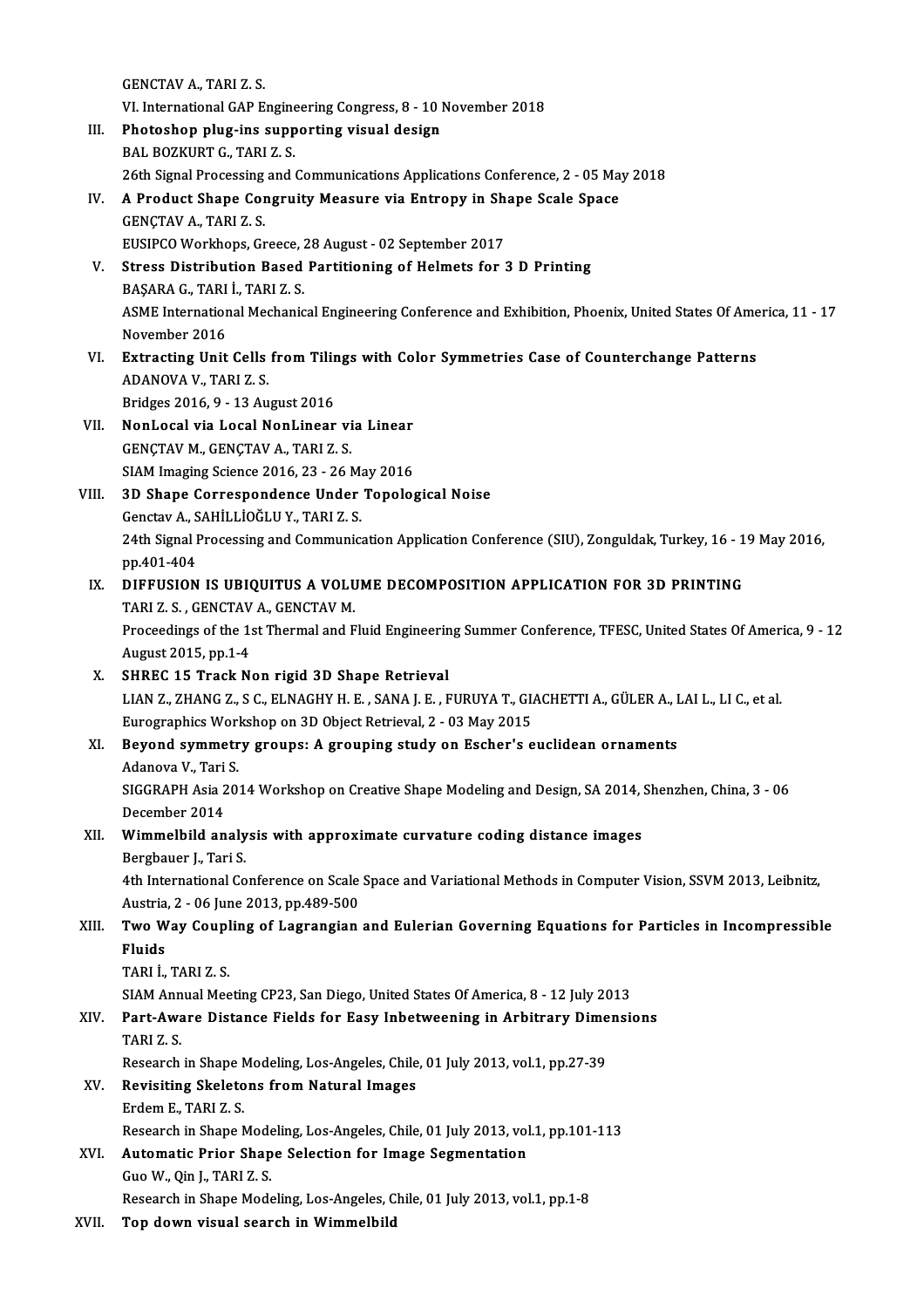|         | BERGBAUER J., TARI Z. S.                                                                                           |
|---------|--------------------------------------------------------------------------------------------------------------------|
|         | Human Vision and Electronic Imaging XVIII, Burlingame, California, USA, 3 - 07 February 2013                       |
| XVIII.  | From a Modified Ambrosio-Tortorelli to a Randomized Part Hierarchy Tree                                            |
|         | TARI Z.S., Genctav M.                                                                                              |
|         | 3rd International Conference on Scale Space and Variational Methods in Computer Vision, Ein Gedi, Israel, 29 May   |
|         | - 02 June 2011, vol.6667, pp.267-278                                                                               |
| XIX.    | <b>Components of the Shape Revisited</b>                                                                           |
|         | TARI Z S , BURGETH B , TARI İ.                                                                                     |
|         | 2010 AAAI Spring Symposium Series, Palo Alto, United States Of America, 22 - 24 March 2010                         |
| XX.     | <b>Revisiting Shape Embedding</b>                                                                                  |
|         | Keles H Y, Ozkar M, TARI Z S.                                                                                      |
|         | 27th Conference on Education and Research in Computer Aided Architectural Design in Europe, İstanbul, Turkey,      |
|         | 16 - 19 September 2009, pp 229-236                                                                                 |
| XXI.    | Hierarchical Shape Decomposition via Level Sets                                                                    |
|         | TARI Z.S.                                                                                                          |
|         | 9th International Symposium on Mathematical Morphology, Groningen, Netherlands, 24 - 27 August 2009,               |
|         | vol.5720, pp.215-225<br>Modified Laplacians for shape analysis                                                     |
| XXII.   | TARI Z. S., BURGETH B., TARI İ.                                                                                    |
|         | International Symposium on Mathematical Morphology, Groningen, Netherlands, 24 - 27 August 2009                    |
| XXIII.  | Coarse-to-Fine Matching of Shapes Using Disconnected Skeletons by Learning Class-Specific                          |
|         | <b>Boundary Deformations</b>                                                                                       |
|         | Erdem A., TARI Z. S.                                                                                               |
|         | 7th International Workshop on Graph-Based Representations in Pattern Recognition, Venice, Italy, 26 - 28 May       |
|         | 2009, vol 5534, pp 21-22                                                                                           |
| XXIV    | SEGMENTATION USING THE EDGE STRENGTH FUNCTION AS A SHAPE PRIOR WITHIN A LOCAL                                      |
|         | DEFORMATION MODEL                                                                                                  |
|         | Erdem E., Tari S., Vese L.                                                                                         |
|         | 16th IEEE International Conference on Image Processing, Cairo, Egypt, 7 - 10 November 2009, pp.2989-2990           |
| XXV     | Articulated motion analysis via axis-based representation                                                          |
|         | Erdem S., Tari S.                                                                                                  |
|         | Conference on Intelligent Robots and Computer Vision XXV - Algorithms, Techniques, and Active Vision,              |
|         | Massachusetts, United States Of America, 9 - 11 September 2007, vol.6764                                           |
| XXVI.   | Mumford-shah regularizer with spatial coherence                                                                    |
|         | Erdem E., Sancar-Yilmaz A., Tari S.                                                                                |
|         | 1st International Conference on Scale Space and Variational Methods in Computer Vision, Ischia, Italy, 30 May - 02 |
|         | June 2007, vol.4485, pp.545-547                                                                                    |
| XXVII.  | Senior year thermal design course elective or mandatory restricted elective                                        |
|         | TARI İ., TARI Z. S.                                                                                                |
|         | ASME International Mechanical Engineering Conference and Exhibition, Chicago, United States Of America, 5 - 10     |
|         | November 2006                                                                                                      |
| XXVIII. | Edge strength functions as shape priors in image segmentation                                                      |
|         | Erdem E., Erdem A., Tari S.                                                                                        |
|         | 5th International Workshop on Energy Minimization Methods in Computer Vision and Pattern Recognition,              |
|         | EMMCVPR 2005, St. Augustine, FL, United States Of America, 9 - 11 November 2005, pp.490-502                        |
| XXIX.   | An axis-based representation for recognition                                                                       |
|         | Aslan C., Tari S.                                                                                                  |
|         | 10th IEEE International Conference on Computer Vision (ICCV 2005), Beijing, China, 17 - 20 October 2005,           |
|         | pp 1339-1346                                                                                                       |
| XXX.    | Coloring 3D symmetry set: perceptual meaning and significance in 3D                                                |
|         | Tari S                                                                                                             |
|         |                                                                                                                    |